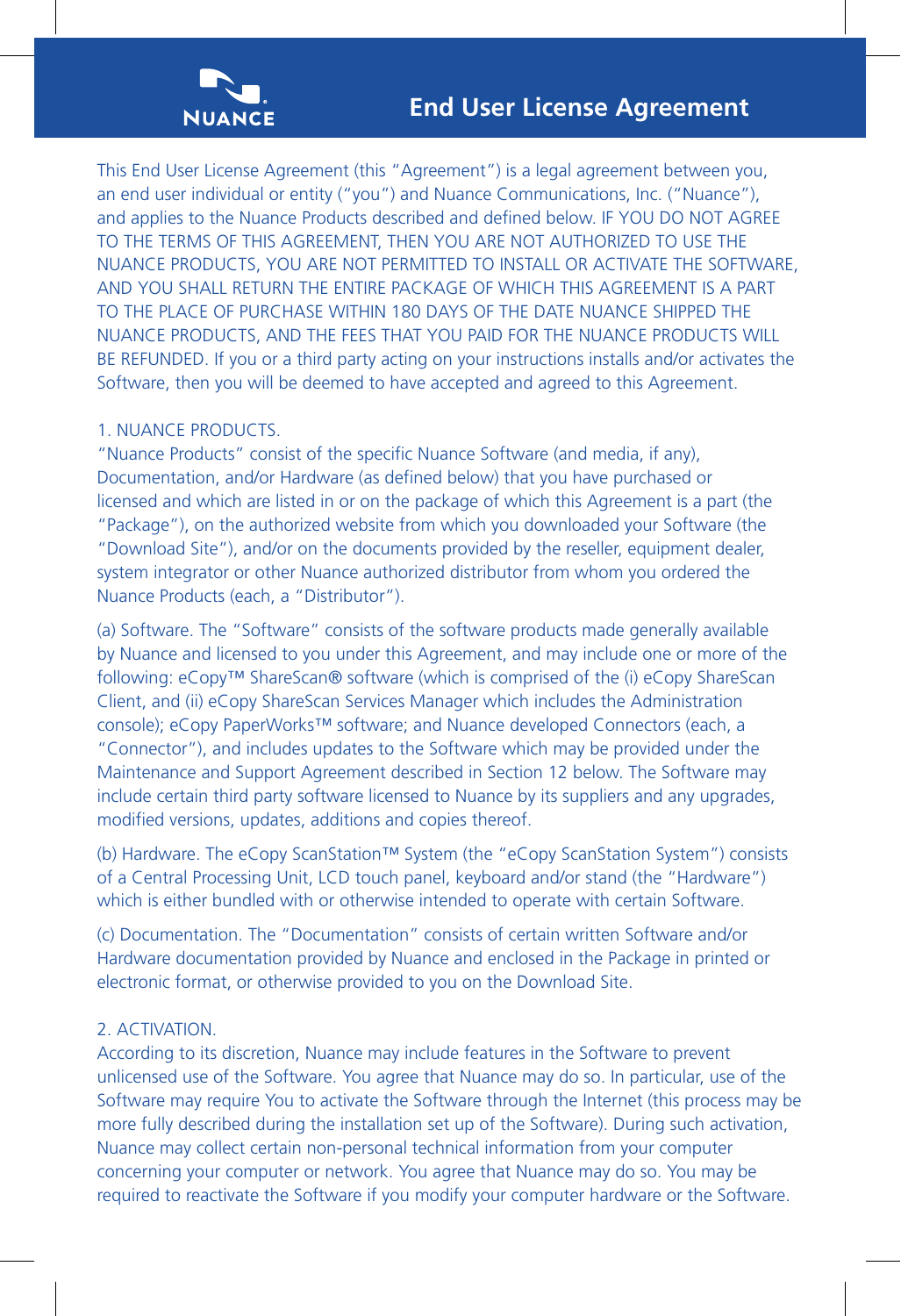

PLEASE BE AWARE THAT ALL SOFTWARE WILL BE AUTOMATICALLY DEEMED ACTIVATED OR INSTALLED, AND YOUR LICENSE WILL AUTOMATICALLY COMMENCE, NO LATER THAN 180 DAYS AFTER SHIPMENT FROM NUANCE, AS FURTHER DESCRIBED IN SECTION 8 BELOW.

# 3. OWNERSHIP.

PROPRIETARY RIGHTS. Title, ownership rights, and intellectual property rights in the Software shall remain in Nuance and/or its suppliers or licensors. You acknowledge such ownership and intellectual property rights and will not take any action to jeopardize, limit or interfere in any manner with Nuance's or its suppliers' or licensors' ownership of or rights with respect to the Software. The Software is protected by copyright and other intellectual property laws and by international treaties.

## 4. LICENSE GRANT.

Subject to the terms and conditions of this Agreement, Nuance hereby grants to you a non-exclusive, non-transferable, limited license (the "License") to use the Software and Documentation only: (i) for your own personal or internal business purposes, and (ii) for the duration of the License, as set forth in Section 8 below. If you have executed a written agreement with Nuance regarding the Nuance Products, then such executed agreement will govern your use of the Nuance Products instead of this Agreement.

## 5. USE LIMITATIONS.

This License authorizes you to use the Software for the purposes described in the Documentation to the extent described below:

(a) eCopy ScanStation System. If you purchased a eCopy ScanStation System, then the eCopy ShareScan Client and the Services Manager provided as part of the eCopy ScanStation System may be installed and used on the CPU that is part of the eCopy ScanStation System. You may use each single eCopy ScanStation System for only one single Nuance supported device (whether a multifunction device, scanner, or other scanning device) (each, a "Device").

(b) eCopy ShareScan Software. If you have licensed eCopy ShareScan to operate directly with or within an Nuance supported Device, then the eCopy ShareScan Client software may be installed on or used for a Device, and the Services Manager may be installed and used on one or more network computers to manage eCopy ShareScan on such Device. Each single eCopy ShareScan license authorizes you to use eCopy ShareScan only for one single Device.

(c) eCopy PaperWorks. eCopy PaperWorks (including any eCopy PaperWorks connector components which may provided as part of eCopy PaperWorks) may be installed on desktop or server computers, but in any case the Software may only be used on, or accessed and used by, up to that number of desktop computers equal to the number of Software licenses you have purchased. For multiple eCopy PaperWorks licenses, you must inform each user of the terms and conditions of this Agreement. To the extent the eCopy PaperWorks Software in your Package, if any, is accompanied by a eCopy PaperWorks End User License Agreement (the "PaperWorks EULA"), the terms of this Agreement will govern over such PaperWorks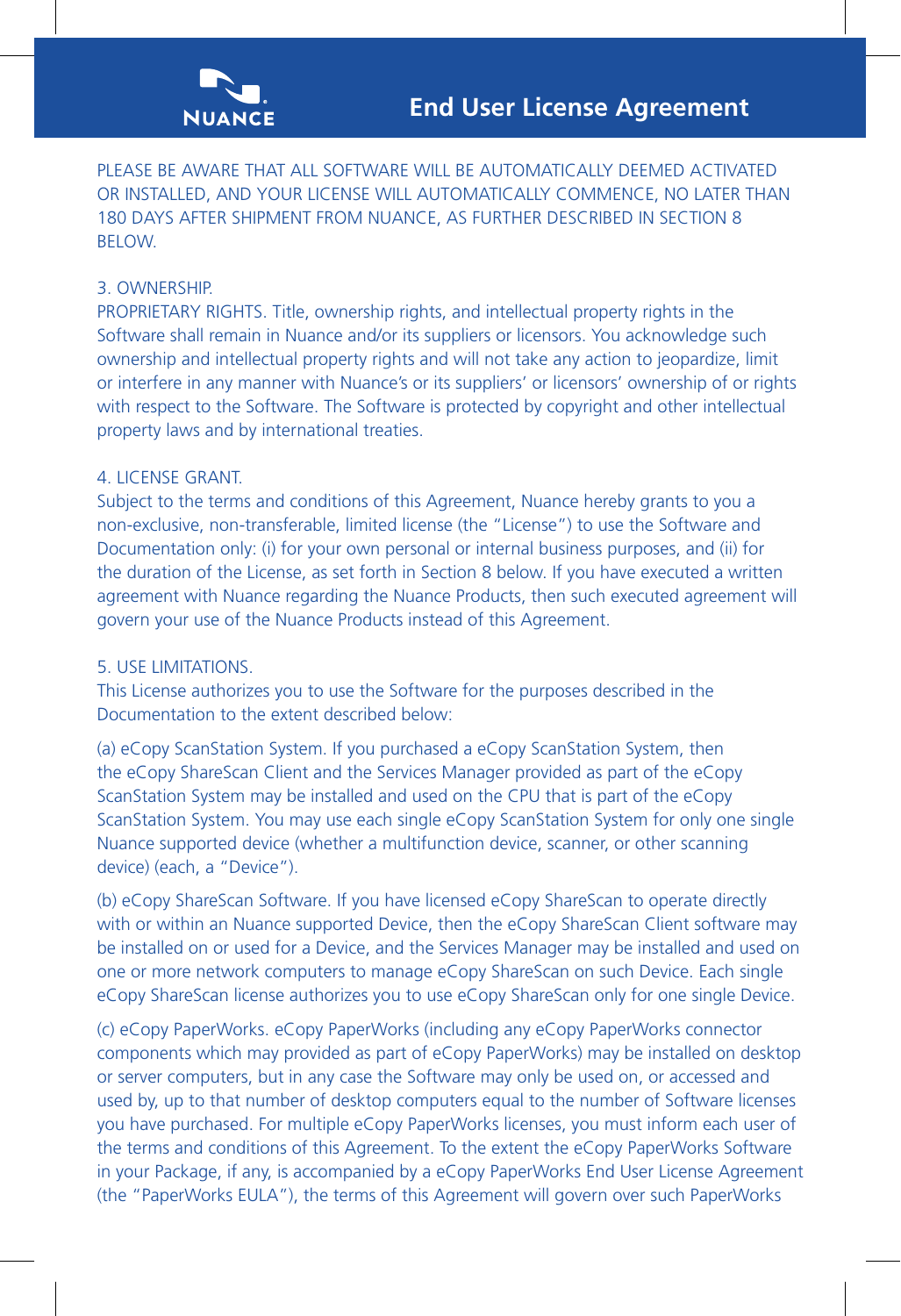

EULA regarding your license of the eCopy PaperWorks Software.

(d) Connectors. Each Connector you have licensed may be installed on a eCopy ScanStation System or a network computer, but must be associated with and operate for eCopy ShareScan on only one individual device (either a eCopy ScanStation System or a Device). If a Connector is made available on a Download Site, then you may download one copy of each Connector you have licensed.

(e) Demonstration Software. If the Software is labeled "Not for Resale" or "NFR" and you are a Distributor, you are granted a limited, revocable, non-exclusive, non-transferable license to use the Software only for demonstration purposes, and not for resale. (If you are not a Distributor, you do not have any rights to access and/or use NFR Software and should return the NFR Software promptly to Nuance.)

(f) Evaluation Software. If the Software is labeled "Evaluation," you are granted a limited, , non-exclusive, non-transferable license to use the Evaluation Software for up to 45 days after you install and/or activate the Evaluation Software. You may purchase the right to use the full version of the Software (if then available) on the license terms specified herein. BY YOUR USE OF THE EVALUATION SOFTWARE, YOU UNDERSTAND AND AGREE THAT AFTER 45 DAYS, YOU WILL NOT BE ABLE TO CONTINUE TO ACCESS AND/OR USE THE EVALUATION SOFTWARE UNLESS YOU PURCHASE THE RIGHT TO USE THE FULL VERSION OF THE SOFTWARE.

# 6. LICENSE RESTRICTIONS.

Except as otherwise expressly permitted in this Agreement, You may not: (a) reproduce or copy any of the Software; (b) modify or create any derivative works of the Software, including translation or localization; (c) decompile, disassemble, reverse engineer, or otherwise attempt to derive the source code for the Software; (d) redistribute, encumber, sell, rent, lease, sublicense, or otherwise transfer rights to the Software; (e) remove or alter any trademark, logo, copyright or other proprietary notices, legends, symbols or labels in the Software; (f) without Nuance's prior written consent (which may be given or withheld in Nuance's sole discretion) either (i) provide service bureau services using the Software, or (ii) otherwise enter into an agreement with a third party to use the Software on such third party's behalf for the primary purpose of obviating the third party's need to license the Software itself; or (g) copy the printed materials accompanying the Software. As between You and Nuance, any changes to, modifications to, or derivative works of the Software shall become the exclusive property of Nuance.

# 7. COPIES.

You may make one copy of the Software solely for backup or archival purposes, and you may download the Documentation and create a reasonable number of copies of the Documentation solely to the extent needed to use the Nuance Products, provided all Software and Documentation copies must retain all of the copyright and other intellectual property rights notices that appear on or in the original.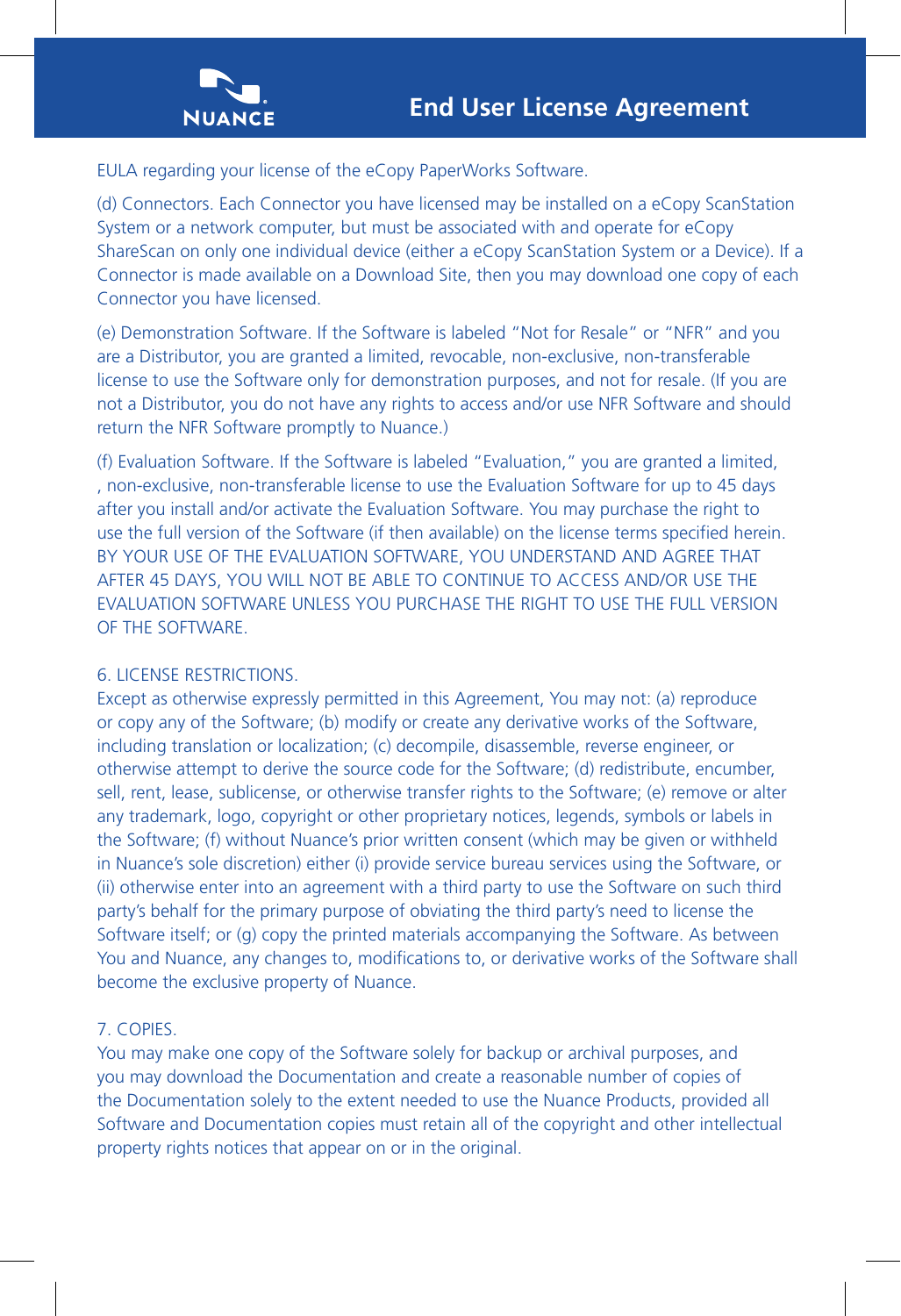

# 8. LICENSE COMMENCEMENT AND TERMINATION.

(a) Commencement of License. The License will commence on the earlier of: (i) the date on which the Software is activated in accordance with Section 2 above (or on the date of installation, if no activation is required), or (ii) the date which is one hundred eighty (180) days after the Software (or the Package referencing the Software) is shipped from Nuance. Your product shipment date may be obtained from your Distributor. To the extent you have licensed a bundle of several Software products (and whether such products are contained in your Package or available from a Download Site), then activation or installation of any one component of the bundle will simultaneously commence the License on all components of the bundle, so that the License of all Software components of the bundle will commence at the same time.

(b) Termination of License. The License may be terminated either: (i) by you at any time by notifying Nuance in writing; (ii) automatically, upon your failure to comply with any term or condition of this Agreement; (iii) in the case of Evaluation Software, automatically, 45 days after you install such Evaluation Software; (iv) in the case of Demonstration Software, upon written notice by Nuance; or (v) as set forth under the warranty terms of Section 10 below. Upon termination of the License, all of your rights to use the Software and Documentation terminate and you agree to destroy or return all copies of the Software and Documentation to Nuance, and further you agree that Nuance shall have the right to conduct an audit under Section 9 below to verify such destruction or return. To the extent Nuance terminates the License for any of your Nuance Products, then Nuance may terminate the License for all of your Nuance Products. You acknowledge that no refunds of any Nuance Product fees will be made due to termination of this License, except as may be required under the warranty terms set forth in Section 10 below.

(c) Survival of Agreement. Upon termination of your License, this Agreement shall also terminate, but provisions which should by their nature survive, including provisions on limitations on liability, governing law, audit, and intellectual property rights protections, will survive.

#### 9. AUDIT.

In order to verify your compliance with this Agreement, Nuance in its sole discretion may request either or both of the following: that you provide Nuance with a written certification describing the extent of your use of the Software, and/or allow Nuance and/or its representatives to conduct a reasonable audit of your applicable records and premises. You agree to comply with such request(s) and to provide Nuance with such assistance as may be reasonably requested by Nuance.

## 10. WARRANTY.

The "Warranty Period" is the ninety (90) day period that begins on the date on which the License commences as described in Section 8 above.

(a) Software and Media Warranty and Exclusive Remedy. Except in the case of NFR and Evaluation Software which are provided on an "AS IS" basis, during the Warranty Period and subject to the conditions in Section 10(b) below, Nuance warrants to you that the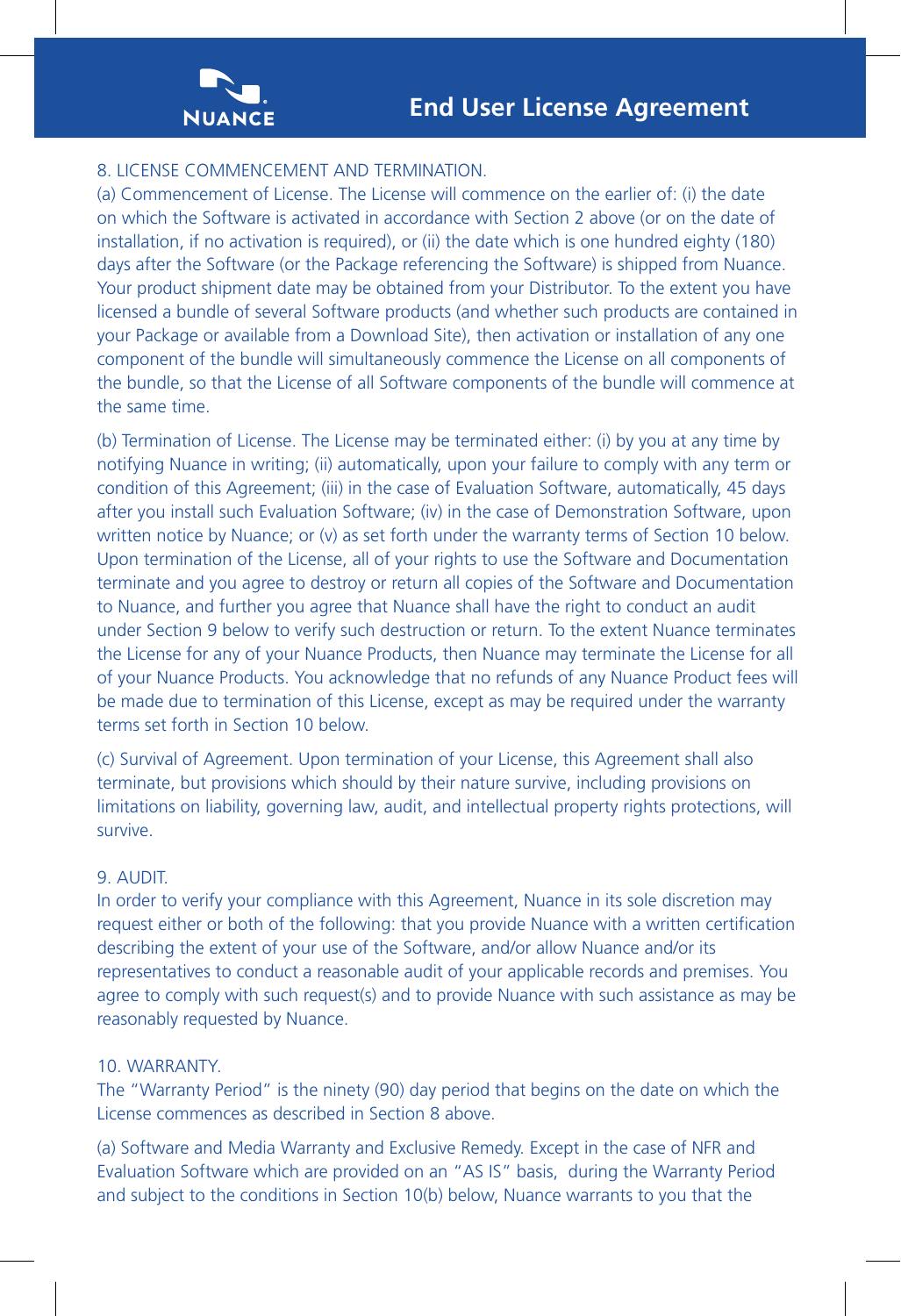

Software will perform substantially as described in the applicable Documentation (the "Software Warranty") and that the media, if any, on which the Software is recorded will be free of defects in materials or workmanship under normal use (the "Media Warranty"). For breach of the Software Warranty, Nuance's and its suppliers' entire liability and your exclusive remedy will be, at Nuance's option, either: (i) repair or replacement of the nonconforming Software, or (ii) refund of the amount actually paid, if any, by you for the Software and termination of the license at issue. For breach of Nuance's Media Warranty, Nuance's and its suppliers' entire liability and your exclusive remedy will be that defective media presented to an authorized Distributor and proven to be defective upon inspection will be exchanged for replacement media by Nuance.

(b) Software and Media Warranty Conditions. The above Software and Media Warranties and remedies are: (i) subject to your notification to your Distributor or Nuance of the warranty claim, and return of the nonconforming Software or media during the Warranty Period, and (ii) void if failure of the Software or media has resulted from accident, abuse, modification, combination and/or use of the Software with other software or hardware not authorized by Nuance or use in a manner not described in the Documentation. Replacement Software and media will be warranted for the remainder of the original Warranty Period.

(c) Hardware Warranty. If you have purchased a eCopy ScanStation System(s), then during the Warranty Period and subject to the conditions in Section 10(d) below, Nuance warrants to you as the original purchaser of the eCopy ScanStation System in new condition in its original container, that the Hardware is free of defective workmanship and materials under normal use and service. Defective Hardware units or parts presented to the Distributor during the Warranty Period and proven to be defective upon inspection by Distributor will be exchanged for a new or comparable rebuilt Hardware units or parts.

(d) Hardware Warranty Conditions. The above Hardware Warranty and remedies are subject to your notification to the Distributor or Nuance of the warranty claim, and the return of the defective Hardware Component during the Warranty Period. This limited Hardware Warranty will only apply to Hardware purchased from Nuance and used with Nuance supported Devices. Such Devices will be warranted, if at all, by the Device manufacturer. This limited Hardware Warranty is void in the following cases: (i) Hardware which is damaged due to: your negligence, neglect, or alteration, or which are damaged due to electric current fluctuations or other accident. (ii) Hardware which is damaged due to your improper use, including: use in a manner inconsistent with the applicable Documentation or specifications, or failure to follow operating instructions and environmental conditions prescribed in Nuance documentation, or Hardware suffering loss or damage due to use with equipment or software not supported by Nuance, including use of the Hardware in any system configuration not recommended in applicable Documentation distributed with the eCopy ScanStation System. Nuance supported devices are described in the applicable Documentation and/or at the Download Site. (iii) Hardware which is damaged by installation or repair by other than the Distributor or other service representative qualified by Nuance and acting in accordance with Nuance's published procedures or service bulletins. (iv) Hardware whose serial number or other original identifying marks have been removed or altered. (v) Hardware suffering loss or damage due to use of parts (other than those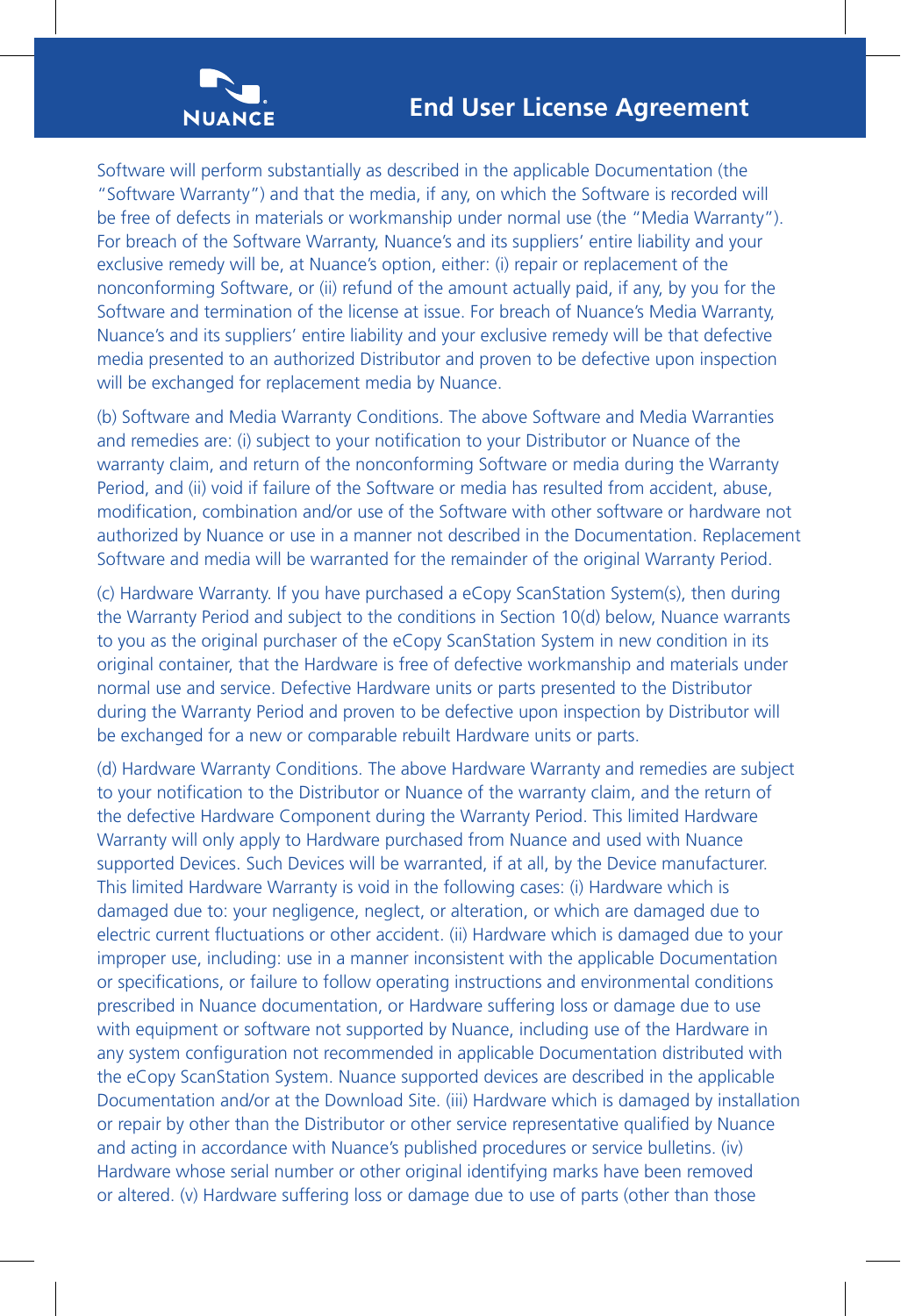

distributed by Nuance) which cause damage to the Hardware or cause abnormally frequent service calls or service problems. Warranty replacement shall not extend the original Warranty Period of the Hardware.

(e) Obtaining Warranty Service. In order to obtain warranty service for the Software or Hardware, contact the Distributor from which you obtained the Nuance Products. To expedite service, have your Hardware serial number and date of purchase available when you call. Hardware repairs not under warranty will be at such cost as the Distributor or Nuance may from time to time generally establish.

### (f) LIMITATION OF WARRANTIES.

(i) You assume responsibility for the selection of the Nuance Products to achieve your intended results and for the installation and use of, and results obtained from, the Nuance Products. Nuance does not warrant that the functions contained in the Nuance Products will meet your requirements or that the operation of the Nuance Products will be uninterrupted or error free. (ii) EXCEPT AS EXPRESSLY PROVIDED ABOVE, THE NUANCE PRODUCTS ARE PROVIDED ON AN "AS IS" BASIS. TO THE MAXIMUM EXTENT PERMITTED BY APPLICABLE LAW, NUANCE AND ITS SUPPLIERS AND DISTRIBUTORS DISCLAIM ALL OTHER WARRANTIES, EITHER EXPRESSED OR IMPLIED, (INCLUDING, WITHOUT LIMITATION, ANY IMPLIED WARRANTIES OF MERCHANTABILITY OR FITNESS FOR A PARTICULAR PURPOSE OR NON-INFRINGEMENT). (iii) THE ABOVE WARRANTIES DO NOT APPLY TO OTHER NON-NUANCE SOFTWARE OR DEVICES WHICH MAY BE INSTALLED IN, CONNECTED TO, OR DISTRIBUTED WITH THE HARDWARE, WHETHER OR NOT SUCH DEVICES ARE SOLD OR INSTALLED BY A DISTRIBUTOR. THE SOLE WARRANTY, IF ANY, WITH RESPECT TO SUCH DEVICES IS THE WARRANTY DISTRIBUTED BY THE MANUFACTURER THEREOF. (iv) EXCEPT AS MENTIONED ABOVE, NO OTHER WARRANTY FOR ANY NUANCE PRODUCTS, WHETHER EXPRESS OR IMPLIED, MAY BE GIVEN BY ANY PERSON, FIRM OR CORPORATION, INCLUDING THE DISTRIBUTOR, WHICH BIND NUANCE. (v) Some jurisdictions do not allow the exclusion of implied warranties, or a limitation on how long an implied warranty may last, so the above limitations may not apply to you. To the extent permissible, any implied warranties are limited to thirty days. This warranty gives you specific legal rights. You may have other rights which vary from jurisdiction to jurisdiction.

#### 11. LIMITATION OF LIABILITY.

TO THE MAXIMUM EXTENT PERMITTED BY APPLICABLE LAW, IN NO EVENT WILL NUANCE OR ITS SUPPLIERS OR LICENSORS BE LIABLE FOR ANY INDIRECT, SPECIAL, INCIDENTAL OR CONSEQUENTIAL DAMAGES ARISING OUT OF THE USE OF OR INABILITY TO USE THE NUANCE PRODUCT, INCLUDING, WITHOUT LIMITATION, DAMAGES FOR LOSS OF GOODWILL, WORK STOPPAGE, COMPUTER FAILURE OR MALFUNCTION, OR ANY AND ALL OTHER COMMERCIAL DAMAGES OR LOSSES, EVEN IF ADVISED OF THE POSSIBILITY THEREOF, AND REGARDLESS OF THE LEGAL OR EQUITABLE THEORY (CONTRACT, TORT OR OTHERWISE) UPON WHICH THE CLAIM IS BASED. IN ANY CASE, NUANCE'S AND ITS SUPPLIERS' AND LICENSORS' ENTIRE LIABILITY UNDER ANY PROVISION OF THIS AGREEMENT SHALL NOT EXCEED IN THE AGGREGATE THE SUM OF THE FEES YOU PAID FOR THIS LICENSE (IF ANY), WITH THE EXCEPTION OF DEATH OR PERSONAL INJURY CAUSED BY THE NEGLIGENCE OF NUANCE TO THE EXTENT APPLICABLE LAW PROHIBITS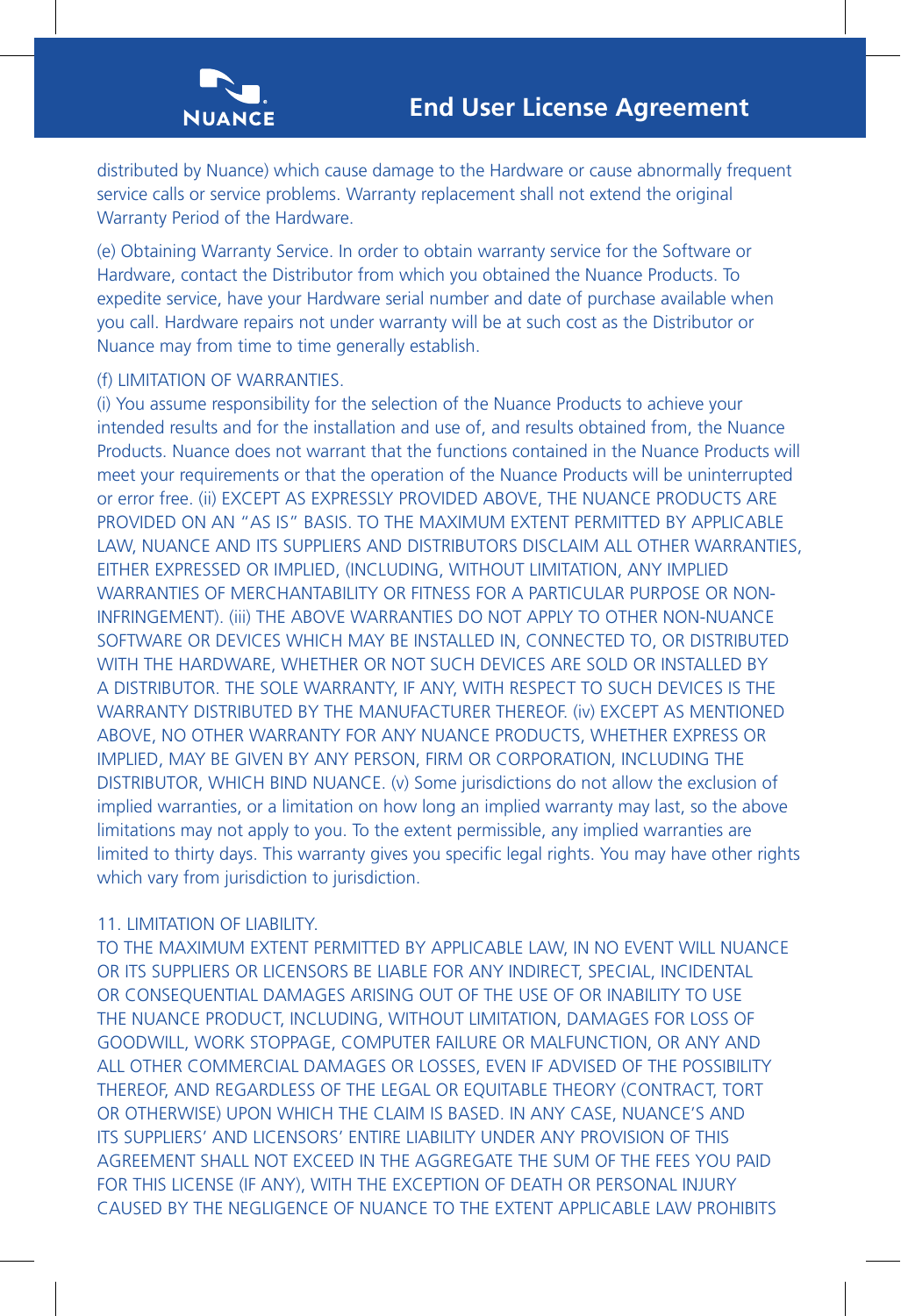

THE LIMITATION OF DAMAGES IN SUCH CASES. SOME JURISDICTIONS DO NOT ALLOW THE EXCLUSION OR LIMITATION OF INCIDENTAL OR CONSEQUENTIAL DAMAGES, SO THIS EXCLUSION AND LIMITATION MAY NOT BE APPLICABLE.

# 12. SEPARATE AGREEMENT FOR MAINTENANCE AND SUPPORT.

This Agreement does not include any maintenance or support services ("Maintenance") for the Nuance Products, which may be provided under a separate Maintenance and Support Agreement ("Maintenance Agreement"). If you obtain any updates to the Software under Maintenance (an "Update"), whether through a Distributor or directly from Nuance, then you may install and use such Update if: (i) this License for the Software that the Update pertains to remains in effect, and (ii) you have purchased Maintenance for the Software that the Update pertains to and the Maintenance Agreement is then in effect. All such Updates will be licensed to you under the license terms of this Agreement. Updates may not be downloaded, copied or used for any Software that is not then covered by a Maintenance Agreement.

# 13. GENERAL

(a) Export. You agree to comply with all applicable export laws and restrictions and regulations of the United States of America or foreign agencies or authorities, and not to export or re-export the Software in violation of any such restrictions, laws or regulations, or without all necessary approvals.

(b) U.S. GOVERNMENT RESTRICTED RIGHTS. This Section applies to all acquisitions of the Software by or for the government of the United States of America ("government") or by any prime contractor or subcontractor (at any tier) under any contract, grant, cooperative agreement, or other activity with the government. By accepting delivery of the Software, the government hereby agrees that this software qualifies as "commercial" computer software within the meaning of the acquisition regulation(s) applicable to the procurement. The terms and conditions of this Agreement shall pertain to the government's use and disclosure of the Software and shall supersede any conflicting contractual terms or conditions. If this Agreement fails to meet the government's needs or is inconsistent in any respect with the federal law of the United States of America, the government agrees to return the Software, unused, to Nuance. The following additional statement applies only to acquisitions governed by DFARS Subpart 227.4 (October 1988): "Restricted Rights—Use, duplication, and disclosure by the Government is subject to restrictions as set forth in subparagraph (c)(1) (ii) of the Rights in Technical Data and Computer Software clause at DFARS 252.227-7013 (Oct. 1988)." In the event any of the above referenced agency regulations is amended or replaced, the equivalent successor regulation shall apply instead.

(c) Governing Law. Except to the extent, if any, applicable law requires otherwise, this Agreement shall be governed by the laws of the Commonwealth of Massachusetts, United States of America. This Agreement shall not be governed by the United Nations Convention on Contracts for the International Sale of Goods.

(d) Miscellaneous. This Agreement constitutes the entire agreement between the parties concerning the subject matter hereof. This Agreement may be amended only by a writing signed by both parties. If any provision in this Agreement should be held illegal or